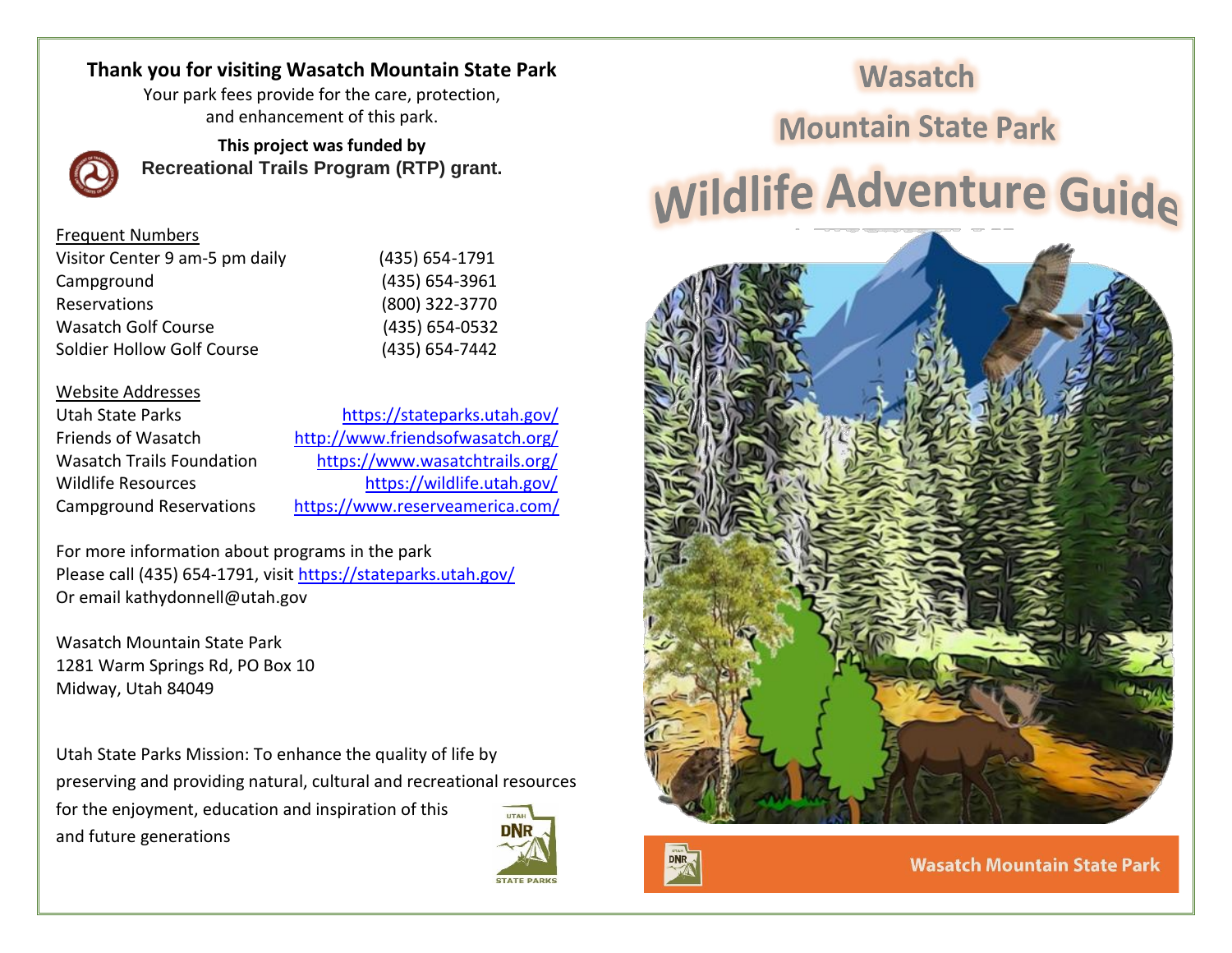Welcome to your Wildlife Adventure at Wasatch Mountain State Park

Throughout the 22,000 acres there are different Wild Aware signs at 14 trailheads! Here is an example of what one looks like. The signs are all about the same color. Use this

guide to learn about the animals that live in the park. The signs will make you aware of wildlife and how to avoid conflicts with them. After all, we need them more than they need us!



Have fun going through the guide and unscrambling the answers on most pages. Then grab a GPS (you can rent one from the Wasatch Visitor Center or use google maps or app on your phone) to learn more about the wildlife that live in the park!

Use this page to draw sketches and make notes about what you have learned from your Wildlife Adventure!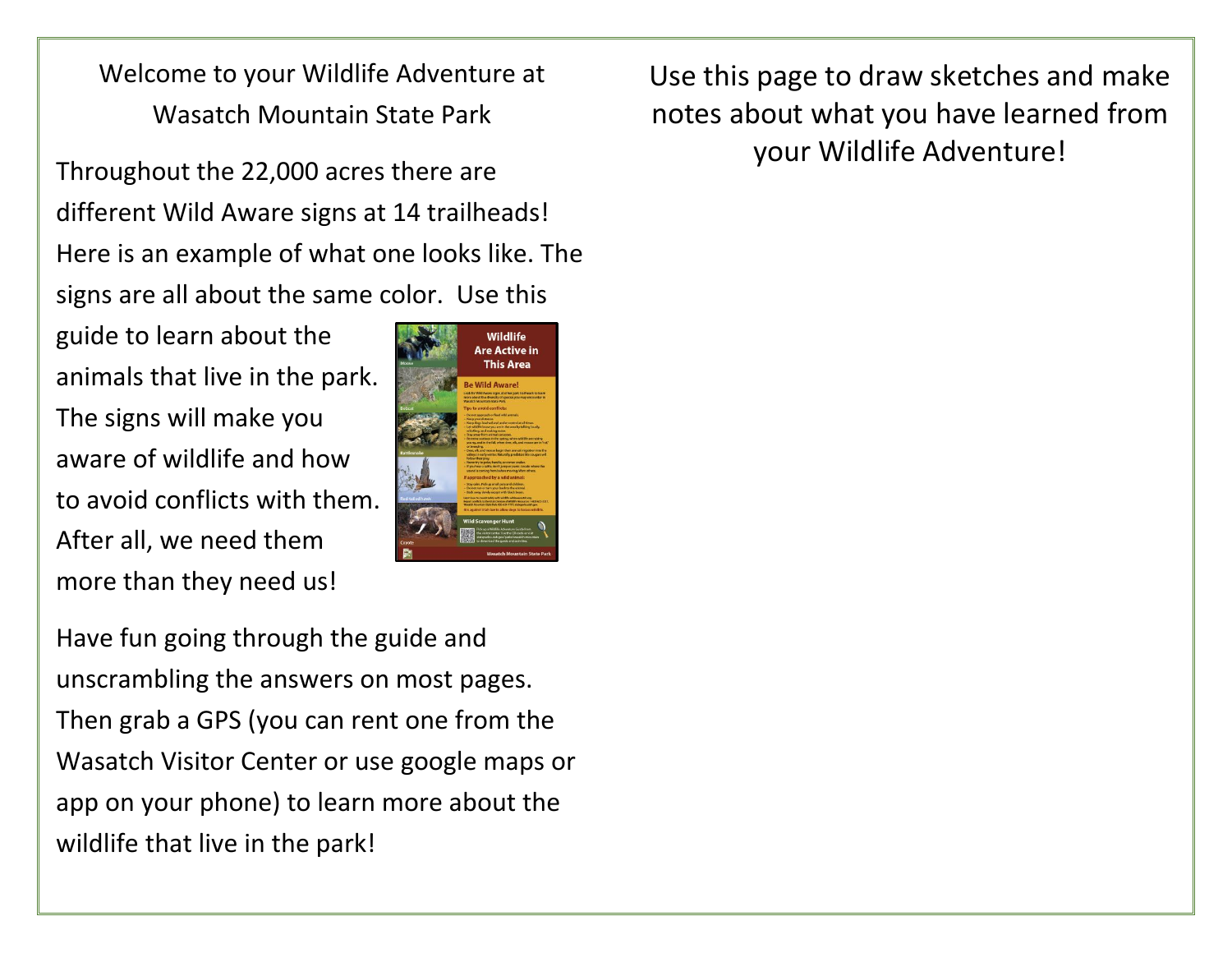We are not native to Utah. We love to wash our food before eating it.

We will eat anything that we find, we are omnivores.

We can climb trees and live in them if we need to.

These are my footprints.



What animal am I?

(Unscramble the letters to find out)

## **COCROAN**

Learn more about me at these coordinates

N 40°32.645 W 111°29.197

Wildlife are Active in The Area

Wildlife is all around us. Please respect wildlife at all times and always be aware of your surroundings while in the park.

You can start your adventure at any of the Wild Aware signs in the park but to find out how to avoid conflicts, grab your GPS unit and go to N 40°31.969 W 111°29.404.

When you find the sign, list 6 tips to avoiding conflict with wildlife. Here's a hint to get you started: It is near the Visitor Center.

1. \_\_\_\_\_\_\_\_\_\_\_\_\_\_\_\_\_\_\_\_\_\_\_\_\_\_\_\_\_\_\_\_\_\_\_\_\_\_\_\_\_\_\_\_\_\_\_

2.\_\_\_\_\_\_\_\_\_\_\_\_\_\_\_\_\_\_\_\_\_\_\_\_\_\_\_\_\_\_\_\_\_\_\_\_\_\_\_\_\_\_\_\_\_\_\_

 $3.$ 

4.

5. \_\_\_\_\_\_\_\_\_\_\_\_\_\_\_\_\_\_\_\_\_\_\_\_\_\_\_\_\_\_\_\_\_\_\_\_\_\_\_\_\_\_\_\_\_\_\_

6. \_\_\_\_\_\_\_\_\_\_\_\_\_\_\_\_\_\_\_\_\_\_\_\_\_\_\_\_\_\_\_\_\_\_\_\_\_\_\_\_\_\_\_\_\_\_\_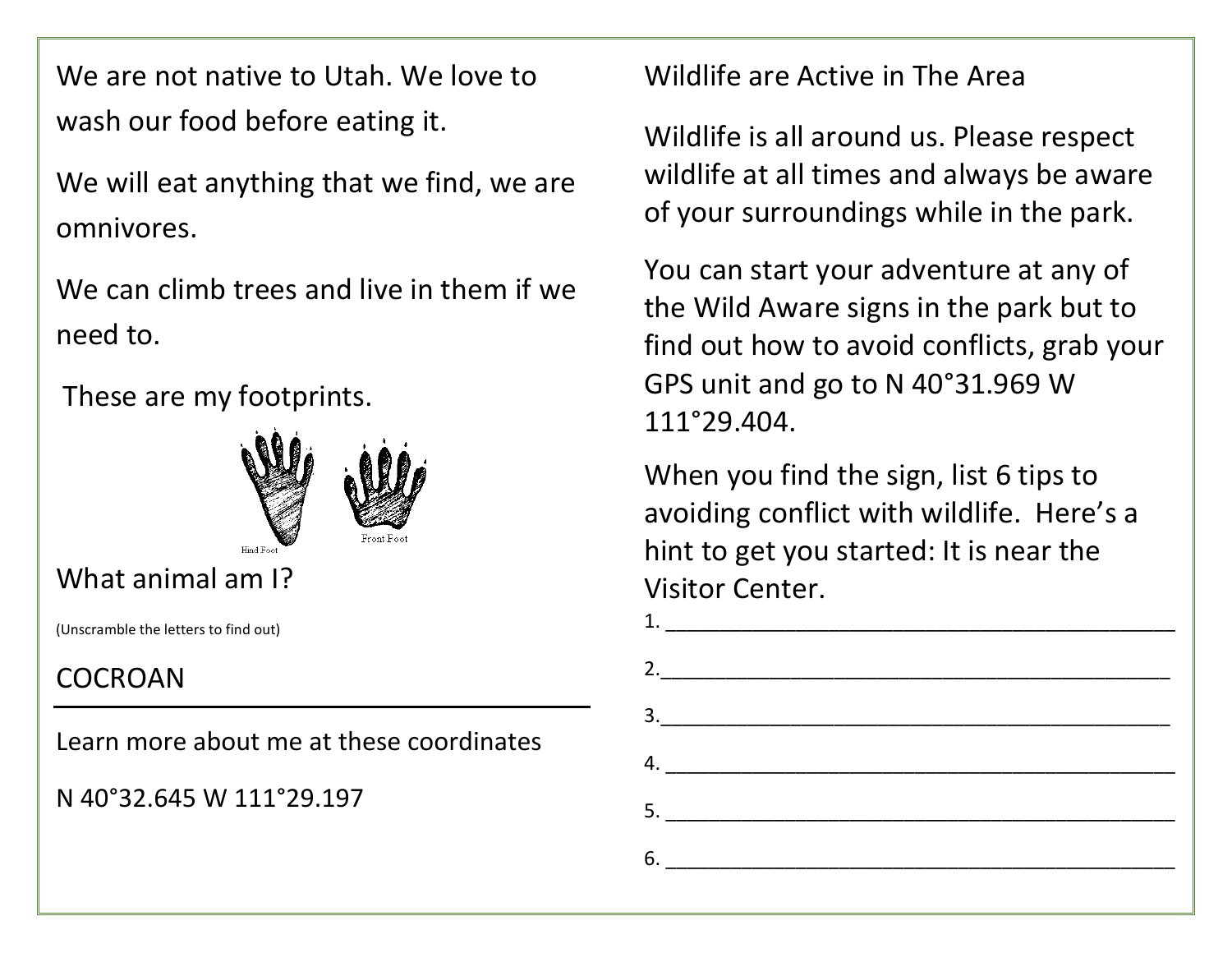I am a member of the dog family

I live all over Utah, from the mountains to the deserts and even in cities.

I can weigh up to 40 pounds.

I am a predator, but will scavenge for food and eat whatever I can.

I like to yip and bark a lot.

This is what my footprint looks like.



What animal am I?

(Unscramble the letters to find out)

TOCYEO

Learn more about me at these coordinates

N 40°32.493 W 111°29.931

We are stinky! There are two types of us that live in Utah, one with stripes and one with spots.

We can eat anything, we are omnivores.

Be careful around us, we can make you stink too and we might have rabies.

These are my footprints.



## What animal am I?

(Unscramble the letters to find out)

#### KSUNK

Learn more about me at these coordinates

N 40°32.645 W 111°29.197

I am a member of the dog family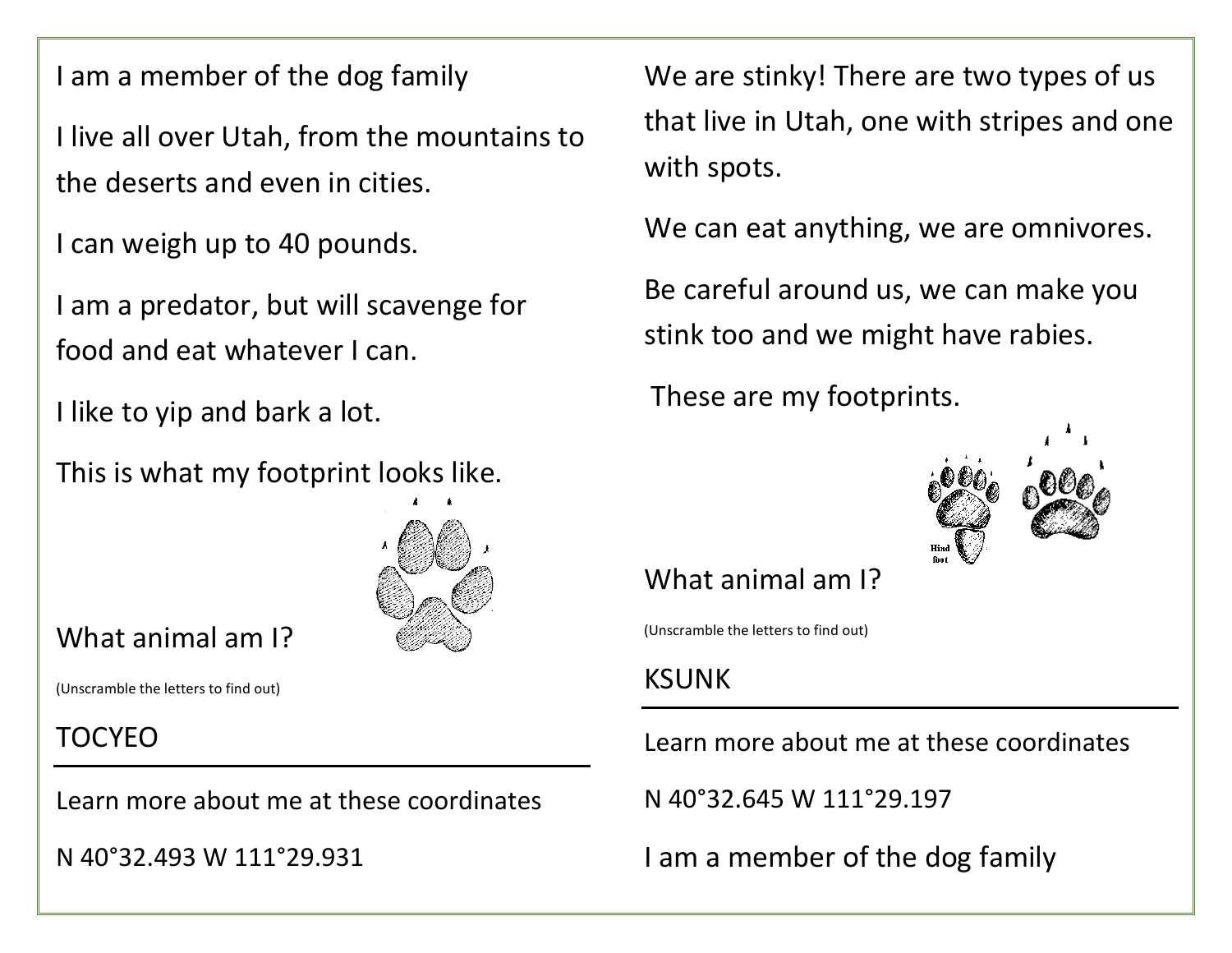I come in many different colors. I can be red, grey, black or even white.

 I will eat anything; insects, fruit, nuts, eggs, other animals. I am an omnivore.

I am always active day or night.

I can be pretty small. I weigh anywhere from 6 to 30 pounds.

These are my footprints.





**HIND** 

What animal am I?

(Unscramble the letters to find out)

#### EDR FXO

Learn more about me at these coordinates

N 40°32.493 W 111°29.931

There are many different types of canines in Utah.

We are all different sizes, some weigh as little as 6 LBS while the heaviest weigh up to 150 LBS.

Our tracks all differ slightly but have similarities such as 5 paw pads and 4 nails.

While we are all related, our color and shape differ. Our brightest color is red and the dullest is grey. To see who we are go to N 40°32.679 W 111°29.173

List one thing about each of us that you learned from the sign

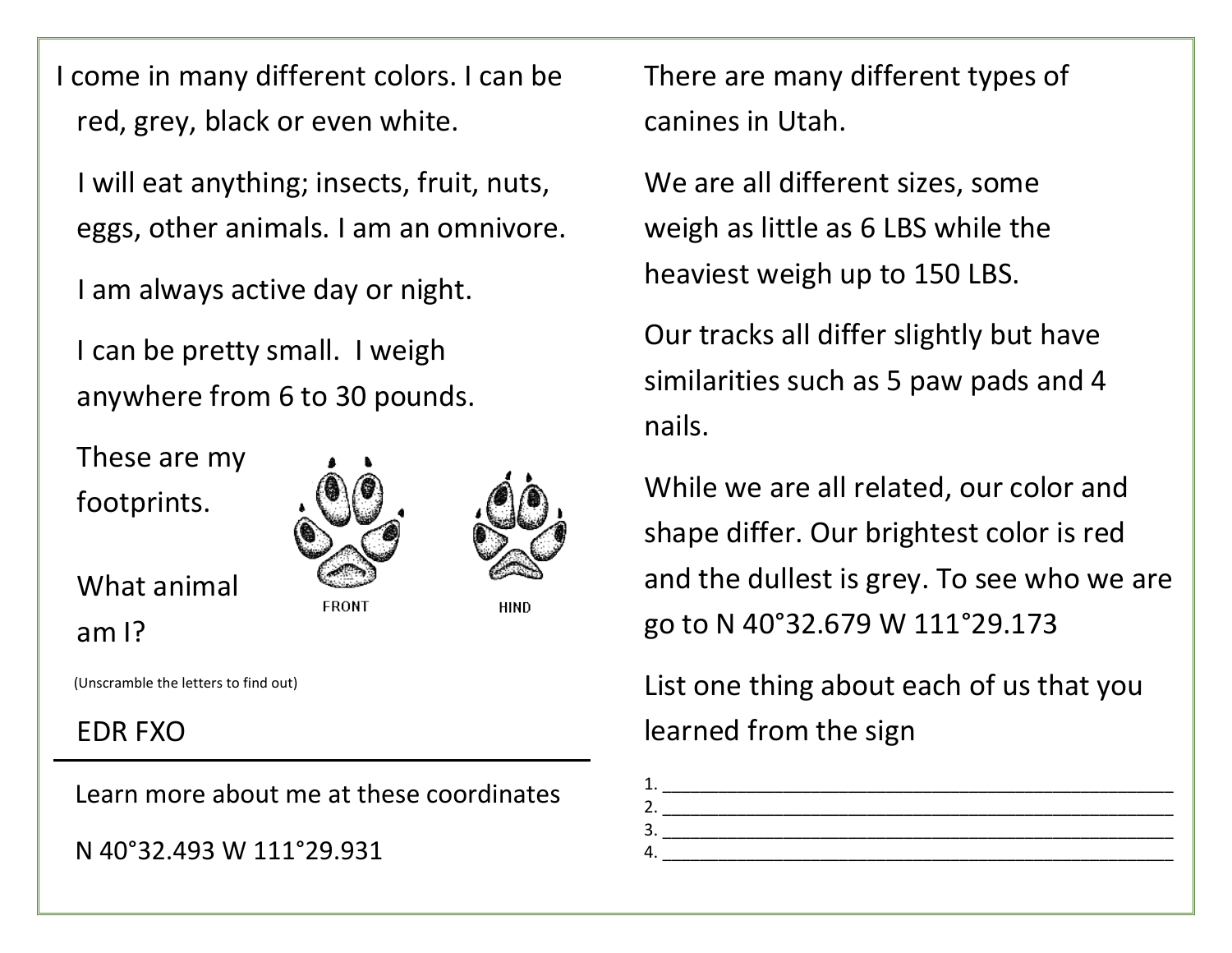I like to live in the mountains in the summertime and migrate to lower elevations during the winter to avoid deep snow and find food.

I can weigh up to 200 pounds!

I am prey for animals like cougars and bears.

This is what my foot print looks like.

What animal am I?



(Unscramble the letters to find out)

#### LEUM REDE

Learn more about me at these coordinates

N 40°32.568 W 111°29.971

I am a predator. I hunt animals like deer, elk, raccoons, and other mammals.

I like to live alone.

After a hunt I like to store my food in a tree or bury it nearby.

If you see me stay away! If I try to attack act big, do not run away, and yell at me to scare me off.

This is what my footprint looks like.

What animal am I?





#### GACORU

Learn more about me at these coordinates N 40°33.230 W 111°29.349. (Road closed in winter. Accessible by snowshoe, ski or snowmobile.)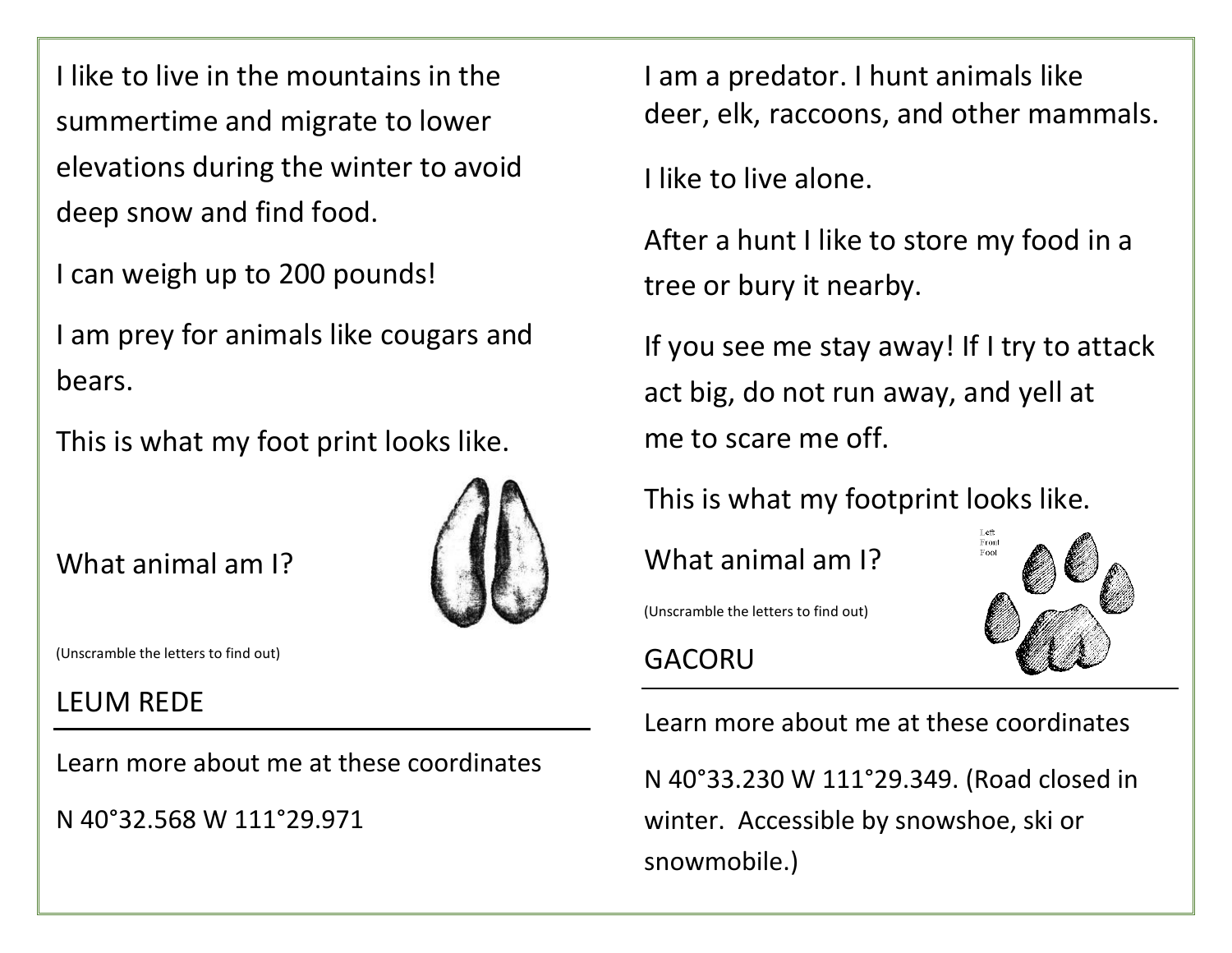I love food and will break into trash cans and camp sites. If we see each other out in the wild, you don't want to run or climb a tree, but should stand your ground.

I can weigh up to 660 lbs. and when standing up I can be 7ft tall.

If I attack you, always fight back, aim for the face, mainly the eyes and nose. Use anything around even sticks, rocks or water bottles.

These are my footprints.

What animal am I? (Unscramble the letters to find out)

#### LAKBC ERBA

Learn more about me at these coordinates

N 40°35.466 W 111°30.119 (Road closed in winter. Accessible by snowmobile)

When the seasons change so do I!

My fur will change color to help me hide.

 I love to stay up all night. I am a nocturnal animal!

 I am very small; I only weigh up to 10 ounces.

I like to eat insects, rodents, birds and fruit.

These are my footprints.

What animal am I?



(Unscramble the letters to find out)

#### OLNG-DTALIE SELAWE

Learn more about me at these coordinates

N 40°32.494 W 111°27.238

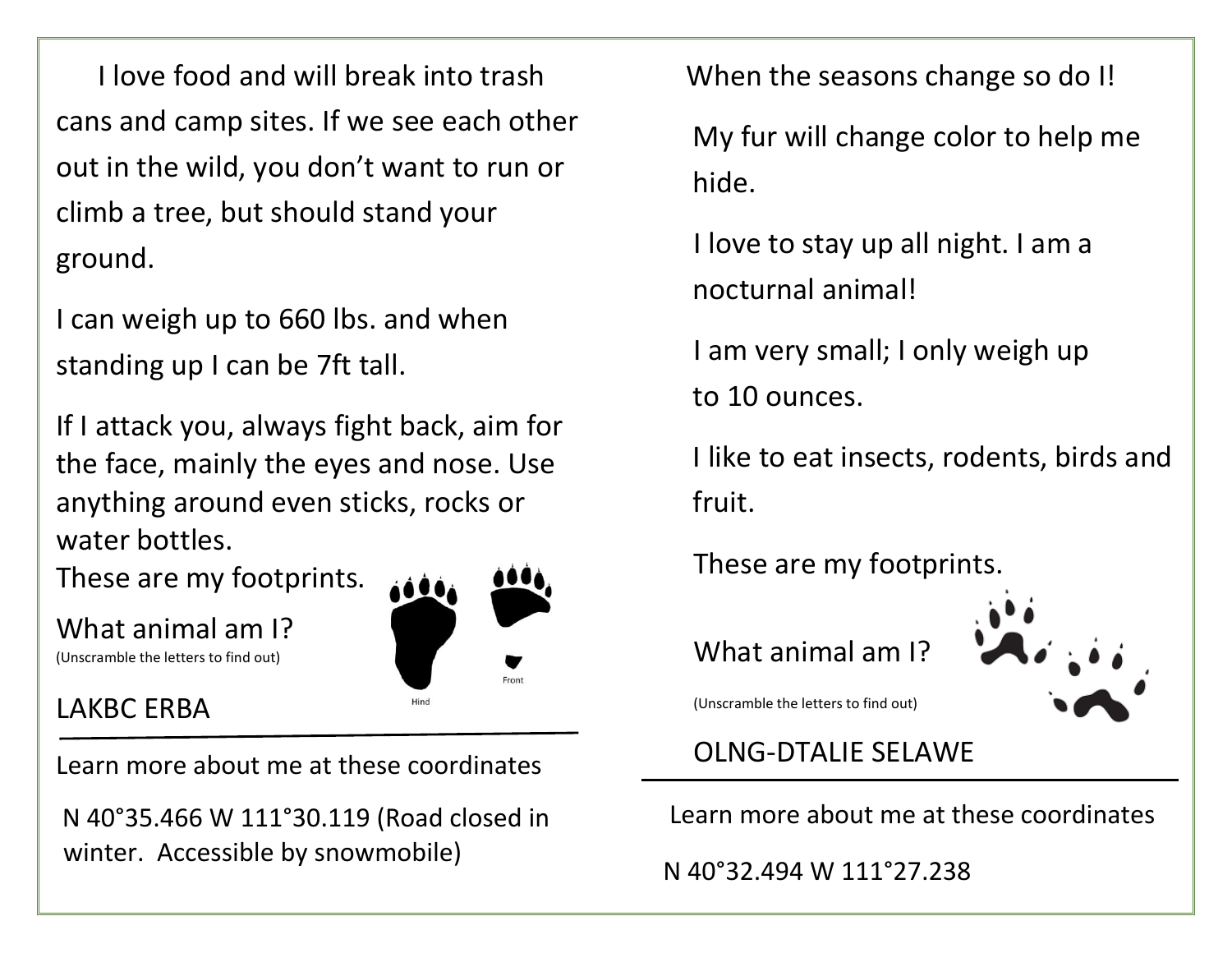I like to live near streams, rivers and lakes.

I am usually dark brown.

I love the night time. I am nocturnal.

I am small, weighing only 3 pounds.

I am a carnivore, I eat meat.

These are my footprints.



#### What animal am I?

(Unscramble the letters to find out)

#### RAMINCANE NKIM

Learn more about me at these coordinates

N 40°32.494 W 111°27.238

We are not native to Utah. We love to wash our food before eating it.

We will eat anything that we find, we are omnivores.

We can climb trees and live in them if we need to.

These are my footprints.



## What animal am I?

(Unscramble the letters to find out)

#### **COCROAN**

Learn more about me at these coordinates

N 40°32.645 W 111°29.197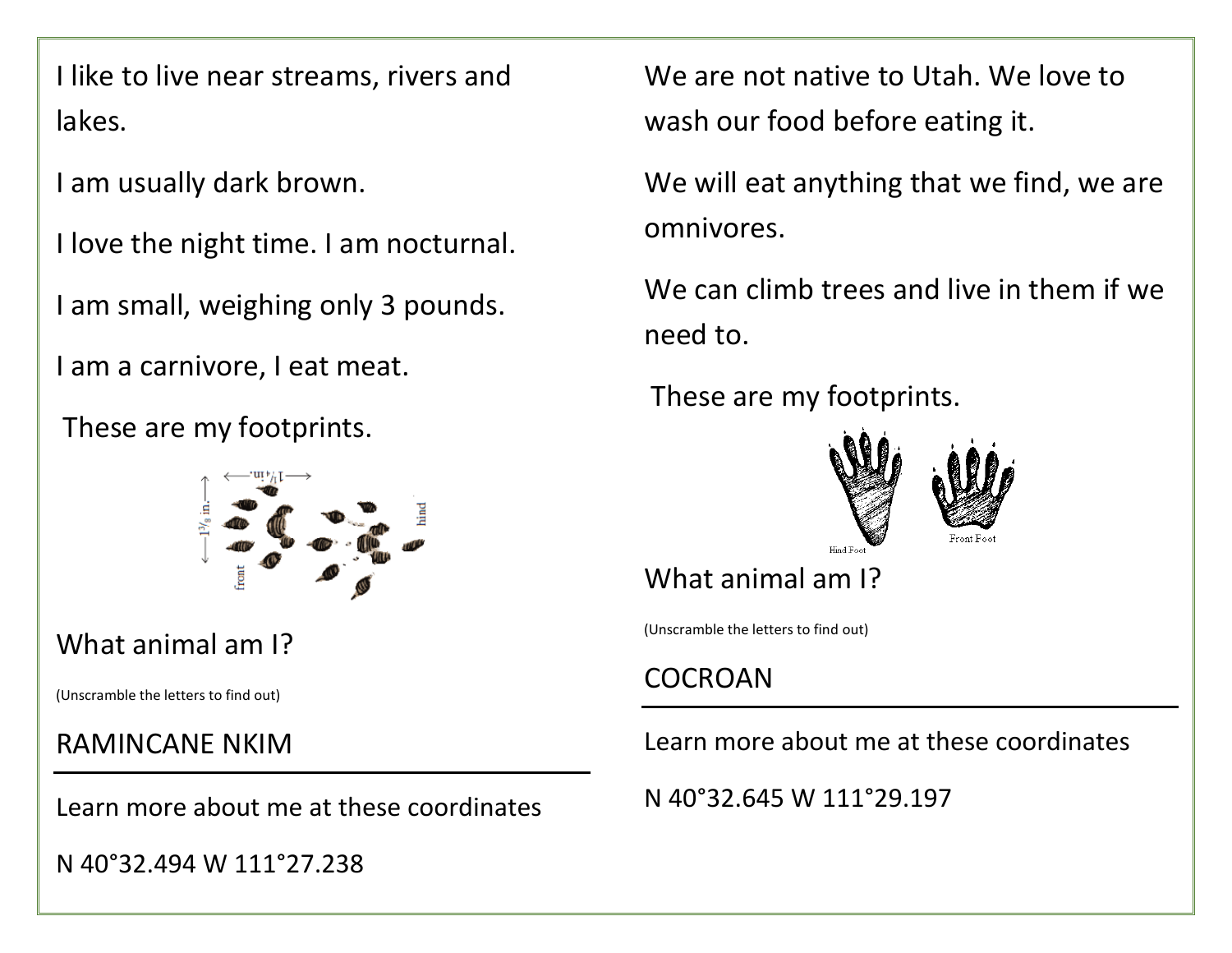There are many different types of us in Utah.Some can be venomous and some are not. We cannot generate our own heat. We have to sunbathe to get warm.

We are predators and can be dangerous to humans. If venomous, we have a triangle shaped head.

This is what our tracks can look like.

What kind of animal are we?

(Unscramble the letters to find out)

#### KSANES

**\_\_\_\_\_\_\_\_\_\_\_\_\_\_\_\_\_\_\_\_\_\_\_\_\_\_\_\_\_\_\_\_\_\_\_\_\_\_\_\_\_\_\_\_\_\_\_\_\_\_\_\_\_\_\_\_\_\_\_\_\_\_\_\_\_\_\_\_\_\_\_** Learn more about me at these coordinates

N 40°32.552 W 111°29.063

I am big! Males can weigh 700 pounds and females can weigh 500 pounds.

I live all around Utah, usually between 6,000 and 10,000 feet above sea level.

I can make a very loud bugling noise to establish my territory or assert my dominance.

I am the state mammal of Utah.

These are my footprints.

What animal am I?



(Unscramble the letters to find out)

#### KOCYR TNUAINOM KEL

Learn more about me at these coordinates

N 40°32.125 W 111°32.700 (4 wheel drive required in summer. Road closed in winter but accessible by snowmobile)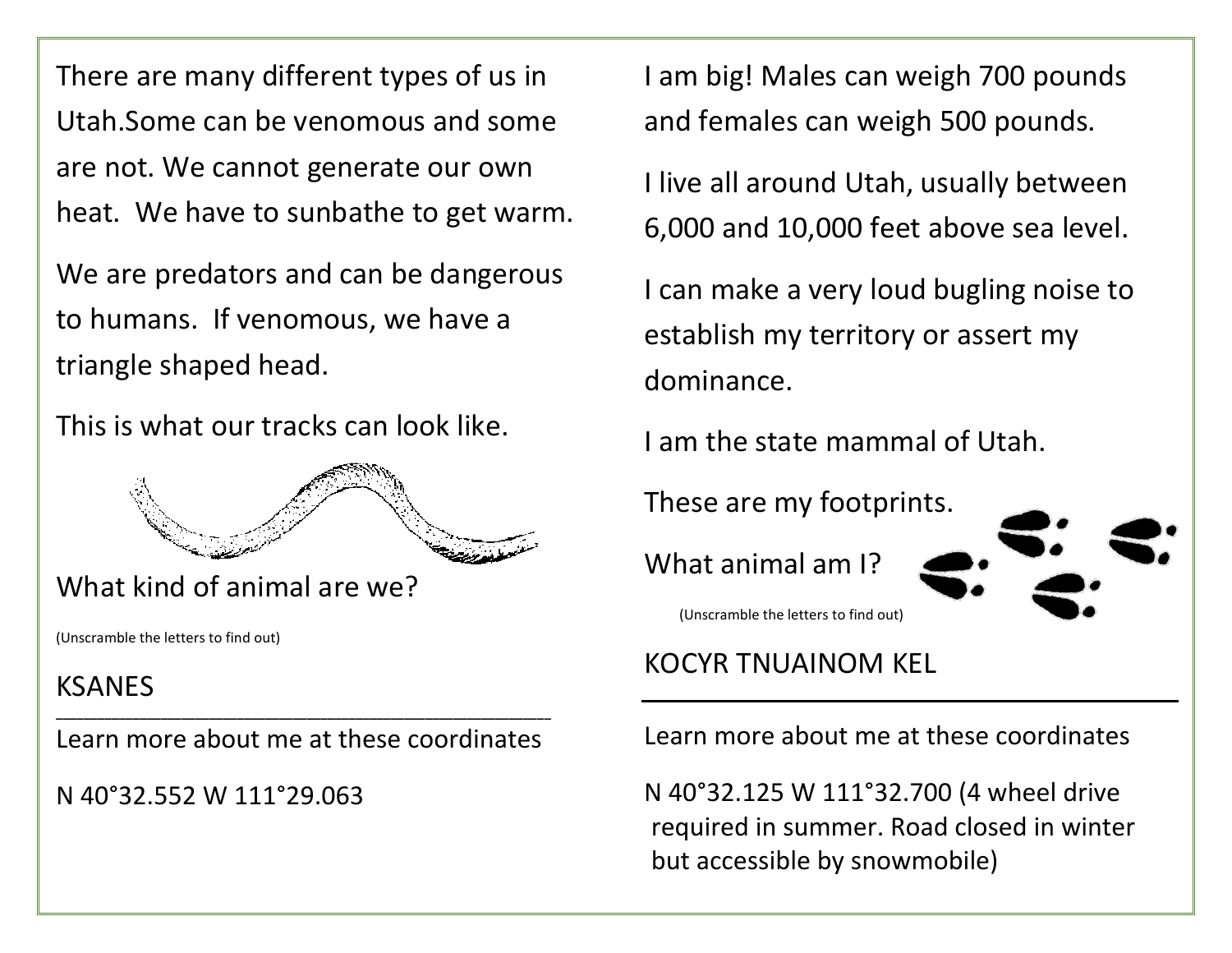I am the second largest rodent on Earth

I like to build my house in the middle of streams or rivers.

 I can drastically change where I live with my construction projects.

 My teeth are always growing so I have to constantly chew.

These are my footprints.

#### What animal am I?



(Unscramble the letters to find out)

#### VEBAER

Learn more about me at these coordinates

N 40°30.203 W 111°32.172(4 wheel drive required in summer. Road closed in winter but accessible by snowmobile)

We can fly. We are predators and prefer preying upon small rodents.

We have specialized eyes, we can see in ultraviolet.

 We live all over the world in the tops of trees and other high places. We are admired by many people.

 Different species have different feet.



(Unscramble the letters to find out)

#### PORTARS

 Learn more about me at these coordinates N40°28.958 W111°29.084